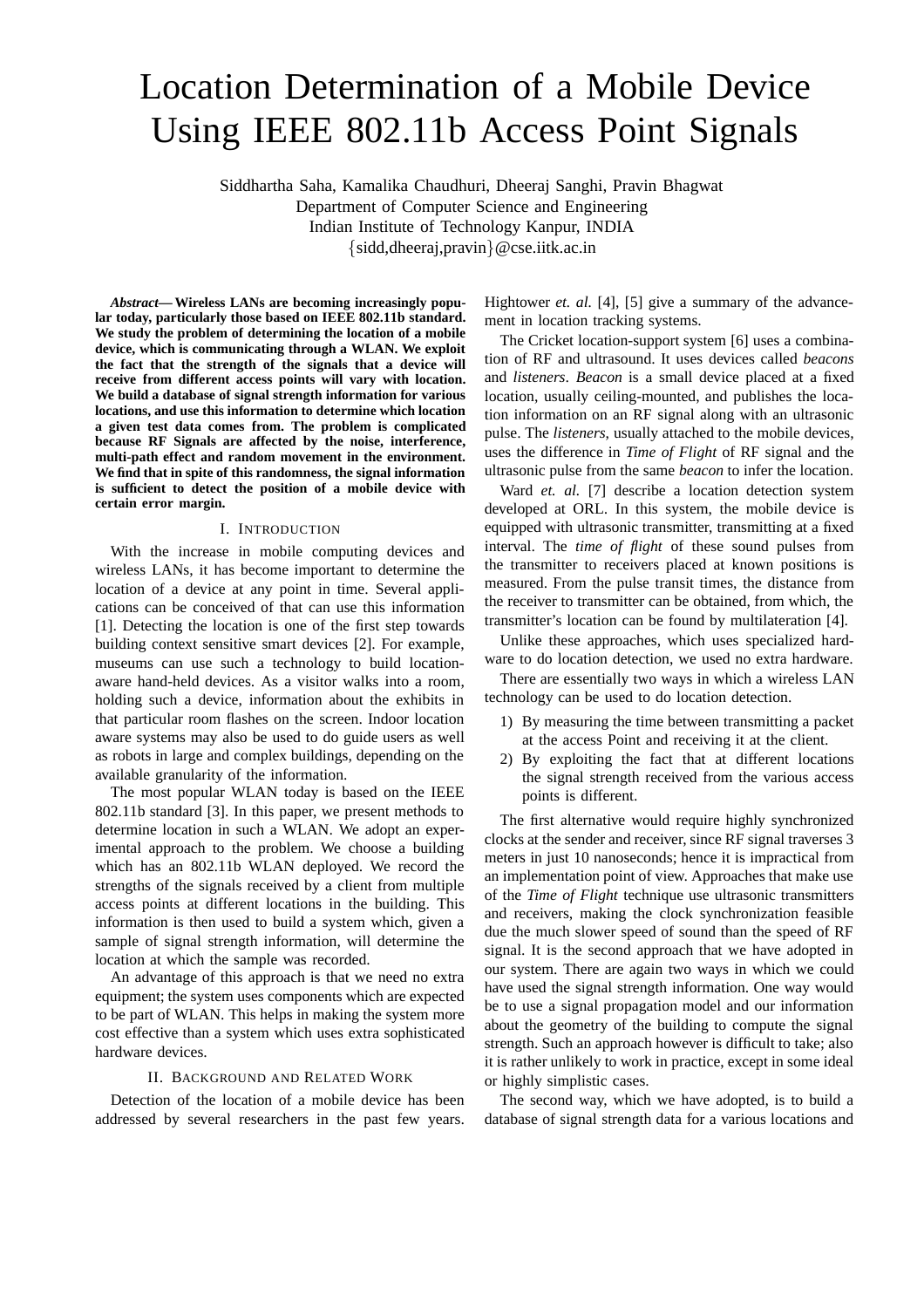then use this training data to perform classification of a test data into one of these locations.

Similar work has been done previously by Bahl and Padmanabhan [8], who have used IEEE 802.11b access point signals to detect the location of a user. They have presented two approaches to solve the problem. The first one is an empirical method, in which they have built a database of the signal strength of three access points at various points inside a building, and used this data to determine the location of a mobile user. In the second approach, they tried to model the radio signal propagation inside the building by taking into consideration the walls and objects in the building. But it was found that the results were better in the case of empirical model, where they used a nearest neighbor classifier. This can be primarily attributed to the complexity involved in accurately modeling radio propagation inside a building.

We have also adopted the empirical approach. However, we employ more sophisticated classifiers which take into account the distribution of the data.

Ladd *et. al.* [9] have also addressed the problem using the RF signal strength. But in their approach they have used signals from nine access points. We have done our experiments using only 3 access points and obtained good results in terms of accuracy of prediction but not as accurate as in [9]. But in order to do a meaningful comparison, we did another set of experiments, using eight access points in the building. This time we obtained results better than the results reported in [9].

### III. METHOD

Our solution method is to build a database of signal strengths at several locations in a building; we then use this data to classify a test sample into one of these locations.

This method, however, has a number of challenges. The signal strength as received by a receiver at a spatial point is not constant, but varies with time. The variation in the signal strength is due to several factors - change in temperature, movement of people, and other disturbances. The signal strength also varies with change in the orientation of the receiver's antenna. In addition, the radio used in the normal 802.11b LAN Cards have some inaccuracies in their measurements of the signal strength. All these factors add up to a variation in the signal strengths at a place which is of the order of 5 to 7 dB. Hence we can detect locations using this data, only if such variation is much smaller than the variation in signal strengths due to change in location.

If we look at the signal strength distribution of two locations which are some distance apart (say, 20m), we do find that the signal strength distributions for all the channels are quite different and have little overlap. This suggests that the approach we are using has some promise.

# *A. Setup*

We conducted our experiments at the ground floor of the Computer Center Building in IIT Kanpur. Three Access Points were installed in the building and these were configured to use channel numbers 1, 6, and 11 respectively, since these three channels are non overlapping.

Our data collection system comprised of a laptop, running Windows 2000. The laptop was equipped with a Lucent Orinoco Wireless LAN Card. For the purpose of our data collection, we used a sniffer utility. The sniffer is capable of capturing all packets in any channel in promiscuous mode. The sniffer works by switching to a set of given channels at user defined frequencies, and capturing all signals that it gets on that particular channel. We configured the sniffer to cycle through the channels 1, 6, and 11. The cycling frequency was set to 3 seconds, which means the sniffer would switch channels once a second. The Access Points were configured to send a beacon packet every 100 milliseconds. We used the signal strength of these beacon packets as our RSSI (Received Signal Strength Information). Hence, in one second, the sniffer would capture 10 such beacon packets from one access point.

With this set up, we collected signal strength information at several points in the Computer Center. At each point, we collected the data for four orientations - North, South, East and West, to study the effect of receiver orientation on the data. Data was collected for about 5 minutes at a particular orientation per spatial point. We collected data for 19 different training points.

We collected data for each point at different times of the day, on two days at an interval of a few weeks. Data was also collected at neighborhood points of these sample points.

# *B. Effect of Orientation*

Observation of the signal strength information collected at different orientations shows that there is a slight variation of the data with changing orientation. This is an expected behavior as the antennas of the wireless cards are not perfectly isotropic. But, in most cases, the variation due to different orientation is not significant, the average signal strength remains within 3 to 4 dB. Since overall variance in the signal strength is quite less across orientations than across different locations, for the purpose of classification, we do not take into account the effect of orientation.

## *C. Preprocessing*

After the data is obtained, it is preprocessed to remove the CRC error packets. We also remove the outliers from the training data. A data sample is said to be an outlier, if it lies two standard deviations beyond the mean of a given channel at a given location. It was found that very few (about 0.1%) of the sample points are outliers.

# *D. Classification*

Determining a location is essentially a classification problem. The training set is the signal strength information at various points in the Computer Center. The test set is a sample of signal strength information at some location within the Computer Center. The problem is to classify the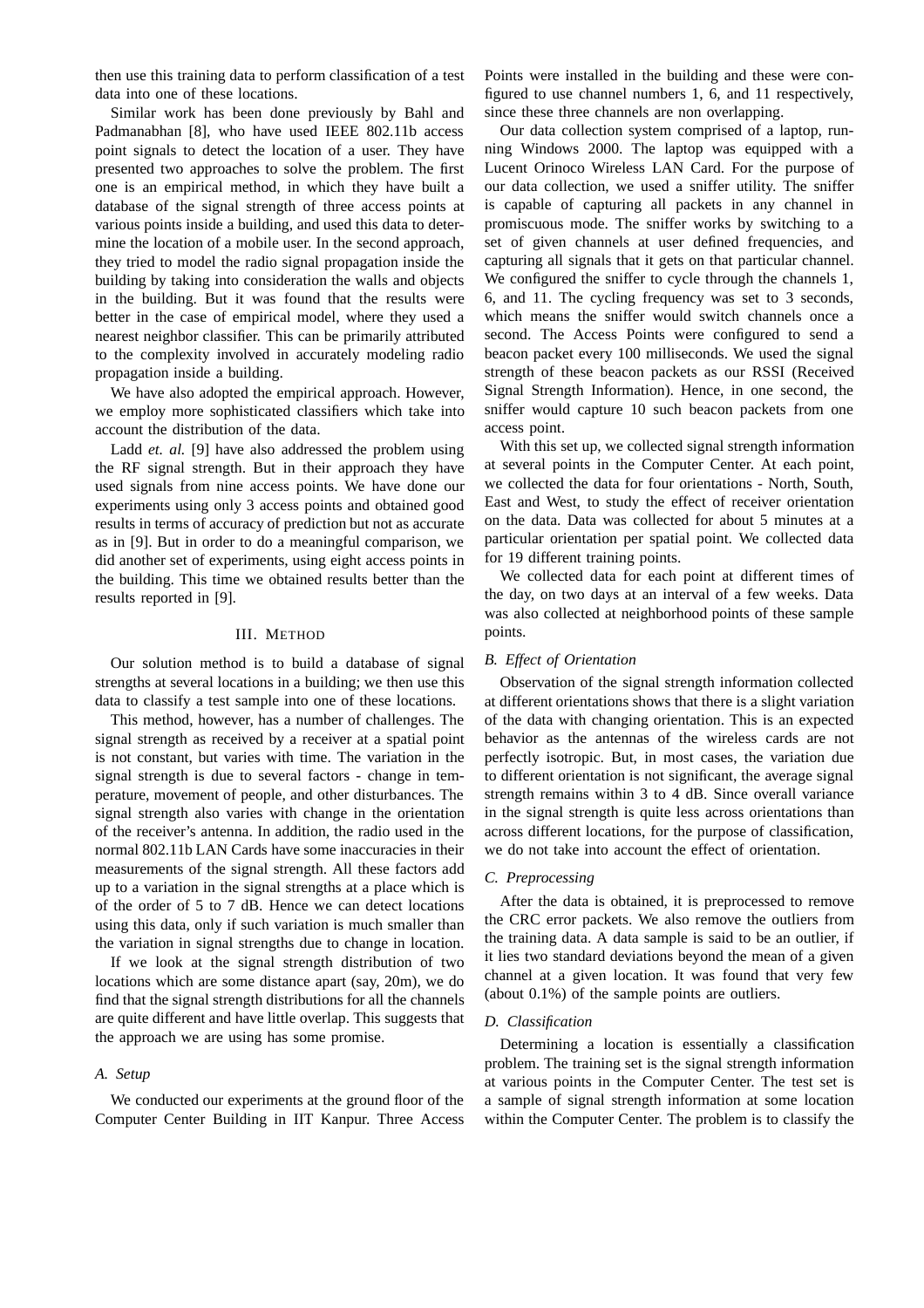test sample into one of the predefined classes, based on the information obtained from the training data.

We have studied three methods for classification. The first is a nearest neighbor classifier; the second is a backpropagation neural network. The third classifier uses histogram matching. A brief overview of these classifiers is presented below.

*1) Nearest Neighbor Classifier:* Consider a sample of the signal strength information for a given time interval. The sample will contain information corresponding to the three channels or three access points. The 3-tuple  $(c_1, c_2, c_3)$ , denoting the average of the first, second, and third channels, respectively, can be thought of as a point in 3-D space.

In this classifier, using the training data, we first calculate the mean of signal strength for each channel  $M_i$  =  $(c_{i1}, c_{i2}, c_{i3})$  at each location. This constitutes the signal strength profile of a given location. Now given a test sample, we calculate the mean of the three channels  $M' =$  $(c'_1, c'_2, c'_3)$ . Then our classifier would determine that the test data belongs to location  $j$  if

$$
dist(M_j, M') \leq dist(M_k, M'), \forall k \neq j \qquad (1)
$$

In other words, our classifier chooses that class whose center is nearest in feature space to the mean of the current data, where nearest is defined in terms of some distance measure. Here, we use is the Euclidean distance.

# **Modification to the nearest neighbor classifier**

One problem with the nearest neighbor classifier is that it blindly chooses the class whose center is nearest in feature space to the mean of the current data, without any consideration of the distribution of the data. Sometimes we have test data nowhere close to the training data. This classifier will still give a location as the result of the classification.

To solve this problem, we have modified the classifier slightly such that it reports such data points as unclassifiable. We consider the profile for a given location as consisting of the values,  $M_j = (c_{j1}, c_{j2}, c_{j3}), and S_j =$  $(s_{i1}, s_{i2}, s_{i3})$ . M corresponds to the mean of the data samples for the three channels respectively, whereas  $S$ corresponds to the standard deviation values for these three channels. Given a test sample, we calculate the mean of the three channels,  $M' = (c'_1, c'_2, c'_3)$ . Then our classifier would determine that the test data belongs to location  $j$  if  $M'$  lies within the rectangular parallelopiped with  $M_j$  as center and  $4s_{j1}$ ,  $4s_{j2}$ , and  $4s_{j3}$  as the length of the sides, respectively. More mathematically, the condition reduces to

$$
c_{j1} - 2s_{j1} \leq c'_1 \leq c_{j1} + 2s_{j1} \tag{2}
$$

$$
c_{j2} - 2s_{j2} \leq c_2' \leq c_{j2} + 2s_{j2} \tag{3}
$$

$$
c_{j3} - 2s_{j3} \leq c'_3 \leq c_{j3} + 2s_{j3} \tag{4}
$$

If a sample point  $M'$  lies within no such region, we say that we are unable to classify it. If a sample point lies within more than one such region, we break the tie by choosing the region whose center is nearest to  $M'$ . **All Committee Committee** 

*2) Neural Network:* Our second classifier is a Backpropagation neural network [10].

A neural network is a collection of neurons arranged in a particular manner to form a network, where the output of some neurons feed into the input of some others and so on. A Back-propagation neural network is a multi-layer feed forward neural network. Such a network typically consists of several layers - a set of source nodes comprising the input layer, one or more hidden layers and an output layer of neurons. The term "feed forward" indicates that input connections go only in one direction, that is, from input to hidden, hidden to output etc, and not the other way round.

 synaptic weights such that given a particular input, the net- $' =$  called the error back-propagation algorithm. Training of such a network is done by adjusting the work provides a particular output. For a back-propagation network, training is done by using an iterative algorithm

The Back-propagation neural network we used had 3 inputs, one for the mean of the signal strengths of each channel. It had a hidden layer with 20 nodes and an output layer consisting of  $N$  nodes, where  $N$  is the number of our training points, one for each location in our training set. In this case, we had  $N = 19$ . The output of the network is thus a  $n$ -dimensional vector, which gives us the probability of the input data belonging to each class.

We had trained the neural network by signal strength samples from each of these  $N$  training location, after preprocessing the data to remove the outliers. Each vector used to train the neural network is the average signal strengths obtained from each access point.

For testing process, we take the average of signal strengths obtained from different access points to construct the input vector, which is then fed into the neural network to obtain the output.

 We first construct the histograms of the signal strength for *3) Classification By Histogram Matching:* In this classifier, we match the distributions of the signal strength information directly and come up with a classification result. each location in the training data. Given a test sample, we construct the histogram of the test data and compare the two histograms directly, by finding out the overlap between them. We assign the test sample to the class with which it has the highest overlap in their histograms.

The Mathematically, let  $F_1(t_i)$ ,  $F_6(t_i)$ ,  $F_{11}(t_i)$  are the normalized histograms of the training data at location  $t_i$  for channels 1, 6, and 11 respectively. And let  $G_1(s)$ ,  $G_6(s)$ ,  $G_{11}(s)$  be the normalized histograms of the sample test data s for channels 1, 6, and 11. Let  $A_{1i}$  be the common area under  $F_1(t_i)$  and  $G_1(s)$ . Similarly define  $A_{6i}$  and  $A_{11i}$ . Then for the test sample  $s$ , we assign it the cluster  $k$  for which the quantity  $A_{1i} * A_{6i} * A_{11i}$  is maximum for  $i = k$ , and *i* varies over all the clusters.

We have noticed that before applying this test, a preprocessing of the histogram by a moving window average slightly improves the result.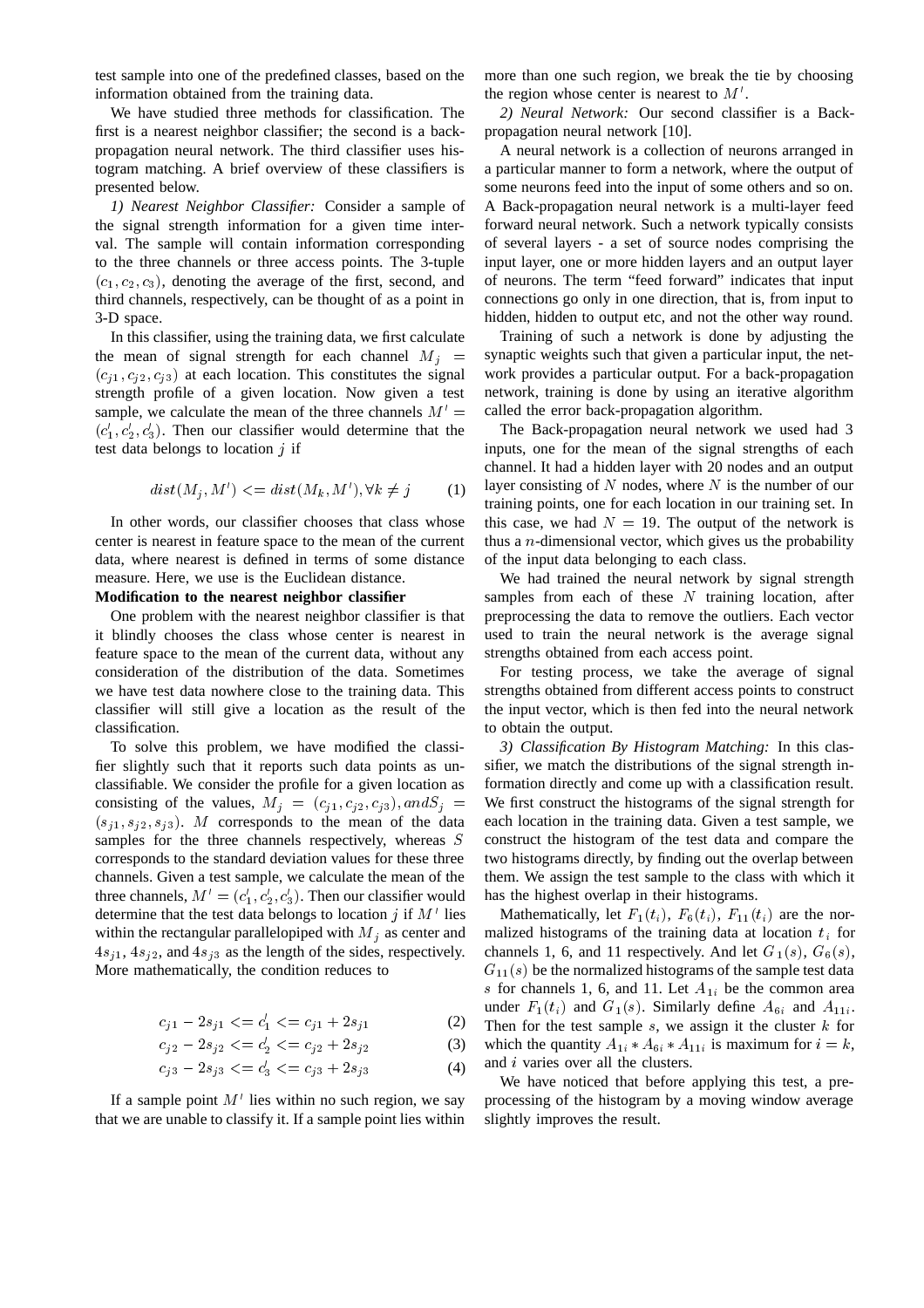## *A. Experiments*

To assess the performance of the classifiers, we conducted a number of experiments. We divided the the ground floor of the Computer Center building into 19 clusters according to the 19 training points from which we had collected the training data. These training points were scattered more or less evenly throughout the ground floor, which consisted of two narrow corridors, one wide corridor, and 6 big rooms used as computer labs.

We conducted two different sets of experiments. In the first one, we chose a cluster randomly and measured the signal strength at the same position from which the training data came for that cluster. In the second set of experiments, we randomly picked up a location which usually is located within 3 meters of a training point, and collected the signal strength information there. Based on this signal strength information, our system determined in which cluster this point belongs to. We repeated both the experiments several times. For each experiment, we collected data at the test locations for about three minutes. We wanted to study the time duration for which we need to collect the signal strength data to do the location detection reliably.

#### *B. Error Measures*

We introduce here our performance measures for the system. To measure *precision*, we use *Error Distance*. This is defined as the spatial distance between the original point to which the data belongs, and the point which is reported by the classifier. The *Average Error Distance* is defined as the sum of all the *Error Distances* averaged over all the runs of the experiment. We ignore the experiments which produced a *Unable to Classify* result.

Mathematically, let  $N_T$  be the number of trials in an experiment, and  $N_C$  be the number of trials for which the classifier yields an "Unable to Classify" value. Then the *Average Error Distance* is defined as

$$
A_e = \frac{\sum_{i=1}^{N_T - N_C} dist(l_i, y_i)}{N_T - N_C}
$$
\n
$$
(5)
$$

Here  $l_i$  is the original location of the test data used for the  $i^{th}$  trial and  $y_i$  is the value of the location obtained from the classifier for the  $i<sup>th</sup>$  trial, and  $dist(x_1, x_2)$  denotes the distance between the points  $x_1$  and  $x_2$ .

We also measure *accuracy* of our location determination. *Accuracy* is defined as the percentage of times our classifier determines the correct cluster for a test data sample over all the runs of the experiment.

*1) The Ideal Classifier:* Since we are doing cluster based location detection, our system will return one of the 19 training locations. Hence for the cases where we are picking our test location a few meters away from the training point, our classifier will definitely incur some error value. To measure the severity of these error values, we introduce a concept of an *ideal classifier*. This classifier always determines the correct cluster for any given test data. Hence



Fig. 1. The Accuracy obtained by various classifiers when the test location is one of the training locations.

the *accuracy* of this classifier is always  $100\%$ . In the first set of experiments, since we are collecting the test data from the point from which we had collected the training data, the *Average Error Distance* of the ideal classifier will be zero. But for the second set of experiments, the *Average Error Distance* of this ideal classifier will be non zero.

# *C. Results*

Below, we summarize the results of the experiments alongwith the observed accuracy and the precision of the classifier.

*1) Accuracy:* Figure 1 shows the accuracy observed with different classifiers when test location was one of the training location. The accuracy improves slightly as the amount of time we collect signal strength information at the test location. The Nearest Neighbor and the Histogram based classifier perform equally well, both registering an accuracy of around 90%. But the performance of both these classifiers are surpassed by the Neural Network based classifier, which recorded an accuracy of close to to 99%. This behavior is expected, because the relative positioning of the signal strength from three access points with respect to each other is captured only by the Neural Network based classifier.

Figure 2 shows the accuracy recorded by different classifiers when the test location is different from training locations. Here also the performance of the Nearest Neighbor and the Histogram based classifiers are almost equal at around  . The Neural Network based classifier records a successful classification rate of around 90%. This accuracy is obtained when the minimum distance of two points from which we collected data was 3.12 meters.

Another interesting point to be noted in the results is that the accuracy does not change significantly with the increase in sampling time.

*2) Precision:* Figure 3 shows the Average Error Distance as a function of sampling time when the test location is one of the training locations. There is a gradual decrease in the Average Error Distance for all the classifiers up to a sample size of one minute, after which it stabilizes. Here also the Neural Network based classifier records Average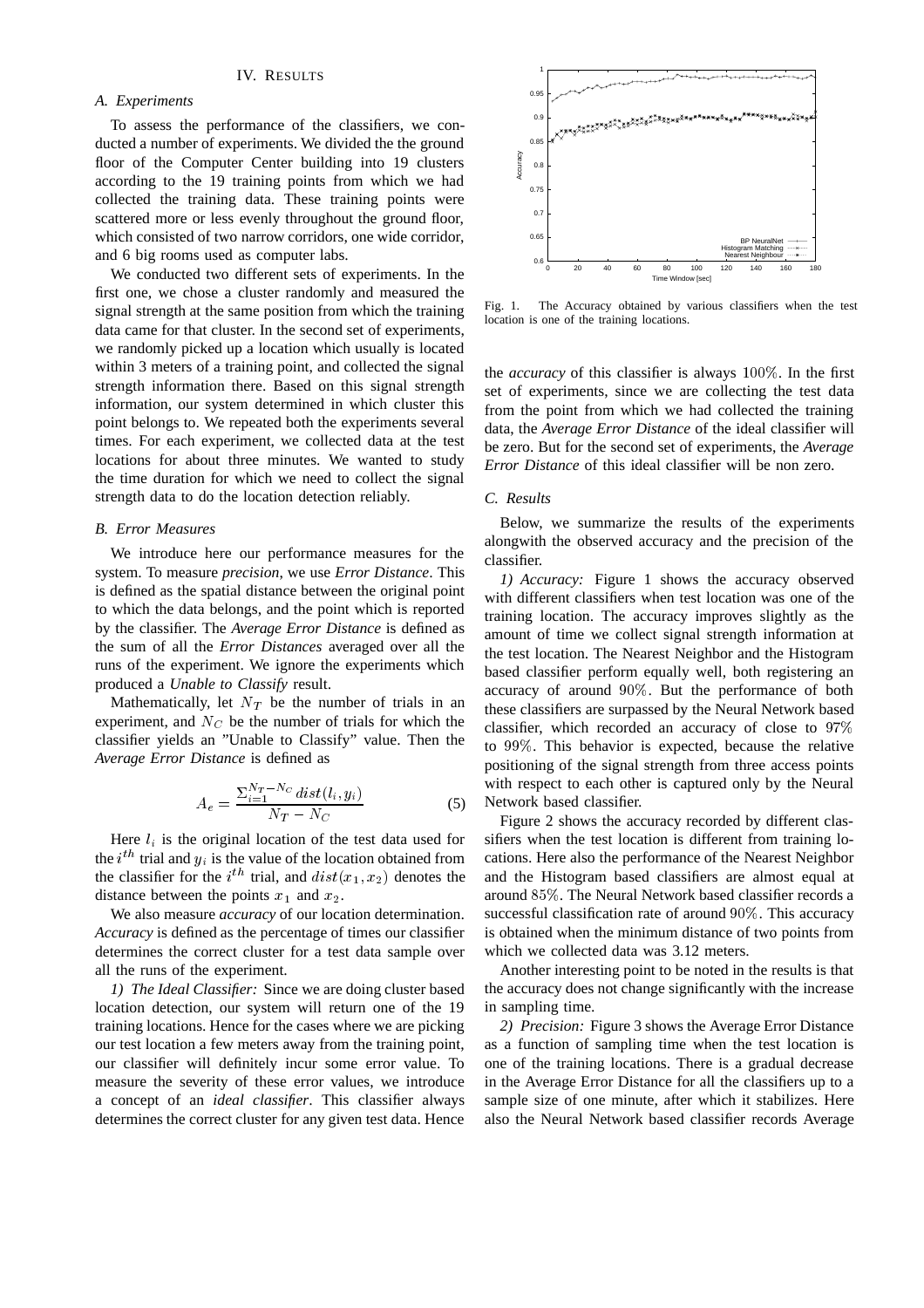

Fig. 2. The Accuracy obtained by various classifiers when the test location is not one of the training locations.





Fig. 4. The Average Error Distance obtained by various classifiers when the test location is not one of the training locations.



Fig. 3. The Average Error Distance obtained by various classifiers when the test location is one of the training locations.

Fig. 5. Cumulative Error Distance Distribution when the test location is one of the training locations.

Error Distance near zero and outperforms the other two classifiers. Figure 4 shows the results obtained when the test location is different from training locations. Here we also plot the Average Error Distance of the Ideal classifier that we described earlier. The Neural Network based classifier performs slightly better than the other two classifiers. Also, the average error distance does not change much with the sampling time.

Figures 5 and 6 shows the cumulative Error Distance Distribution of the classifiers in the two sets of experiments. When the test location is one of the training locations, the Nearest Neighbor was accurate within one meter with  $95\%$  probability. The Ideal Classifier is, of course,  $100\%$ precise. When the test location is not one of the training locations, the Neural Network Based classifier recorded an Error Distance of less than  $1.5$  meters with  $83\%$  probability, whereas the Ideal Classifier gave an Error Distance of 1.5 meters with  $92\%$  probability. The other two classifiers gave an Error Distance of just over 2 meters with a probability of  $83\%$  to  $84\%.$ 

#### *D. Experiments with several access points*

Recently, Ladd *et. al.* [9] have addressed the same problem and have reported good results. But they have used nine access points in a building which is only slightly larger than our computer center building. Using nine access points

 high cost. Still, in order to make a useful comparison, we in a building of that size is not desirable. There are 11 channels in which an access point can operate, and amongst them, only the three channels, namely 1, 6, 11 operate on a mutually exclusive frequency range. All other channels have frequency overlap with neighboring channels [3]. As a result, using 9 access point will not only increase the cost of hardware infrastructure, but will also have adverse affect to the wireless network performance due to collisions between signals from overlapping channels. Signals from a large number of access points will definitely give more information to use in location tracking, but that information may also bring along undesirable performance issues and conducted another experiment. We conducted this experiment on the first floor of the Computer Science department.

We have used eight access points. We exhaustively covered the corridor with our training points, a total of 24 of them, separated by 2-3 meters. Test locations were selected randomly throughput the corridor. We performed the same set of tests as we had done in our earlier experiments. Below we present the results.

The effect of having eight access points was immediately apparent when all the three classifiers reported  $100\%$  accuracy and zero average error in the first set of experiment, where the test location is also one of the training locations.

In the second set of experiments, when the test location